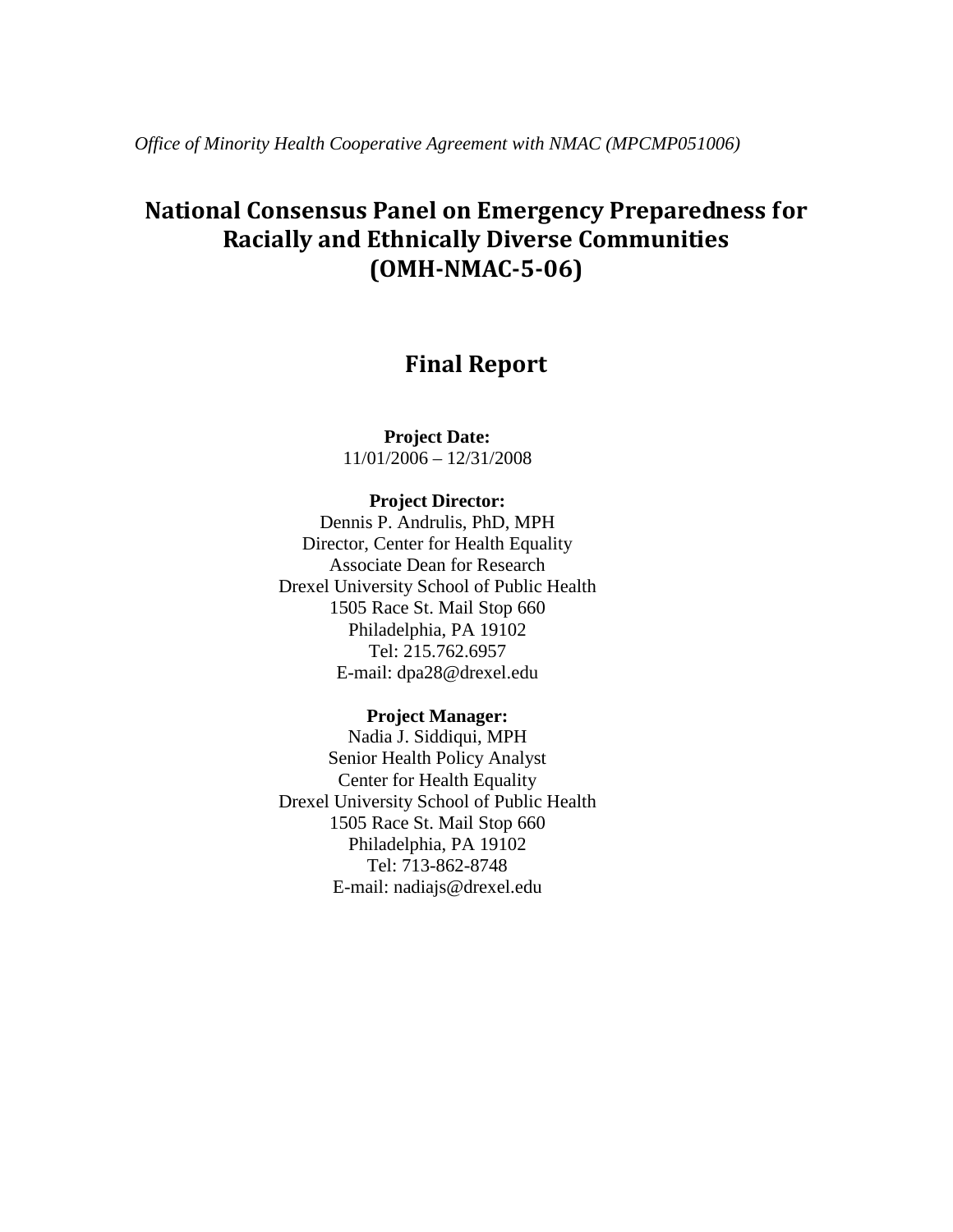## **ABSTRACT**

 **Goals and Objectives:** The National Consensus Panel on Emergency Preparedness and Cultural Diversity (NCP) was established with the purpose of "providing guidance to national, state, and local agencies and organizations on the development of effective strategies to advance emergency preparedness and eliminate disparities for racial and ethnic communities across all stages of an emergency event".

To this end, the primary objectives of the NCP were to:

- and to provide cohesion around priorities for achieving this;  $(1)$  Develop a national consensus statement to raise the awareness of the critical need and urgency of integrating culturally diverse communities into emergency preparedness
- (2) Develop guiding principles to provide key players and organizations at all levels with direction on how to effectively integrate diverse communities into preparedness planning and action; and
- (3) Develop specific and actionable guidance for operationalizing recommendations in the consensus statement and guiding principles and offer information on what would consist of promising and best practices.

**Project Activities:** To achieve the NCP's goal and objectives, the following activities were undertaken: creation of the NCP, comprised of 34 leading national, state and local public and private organizations representing a breadth of fields and disciplines; convening of the First NCP Meeting in September 2007 to develop consensus around core priorities for integrating diversity into preparedness; development of consensus statement and guiding principles based on findings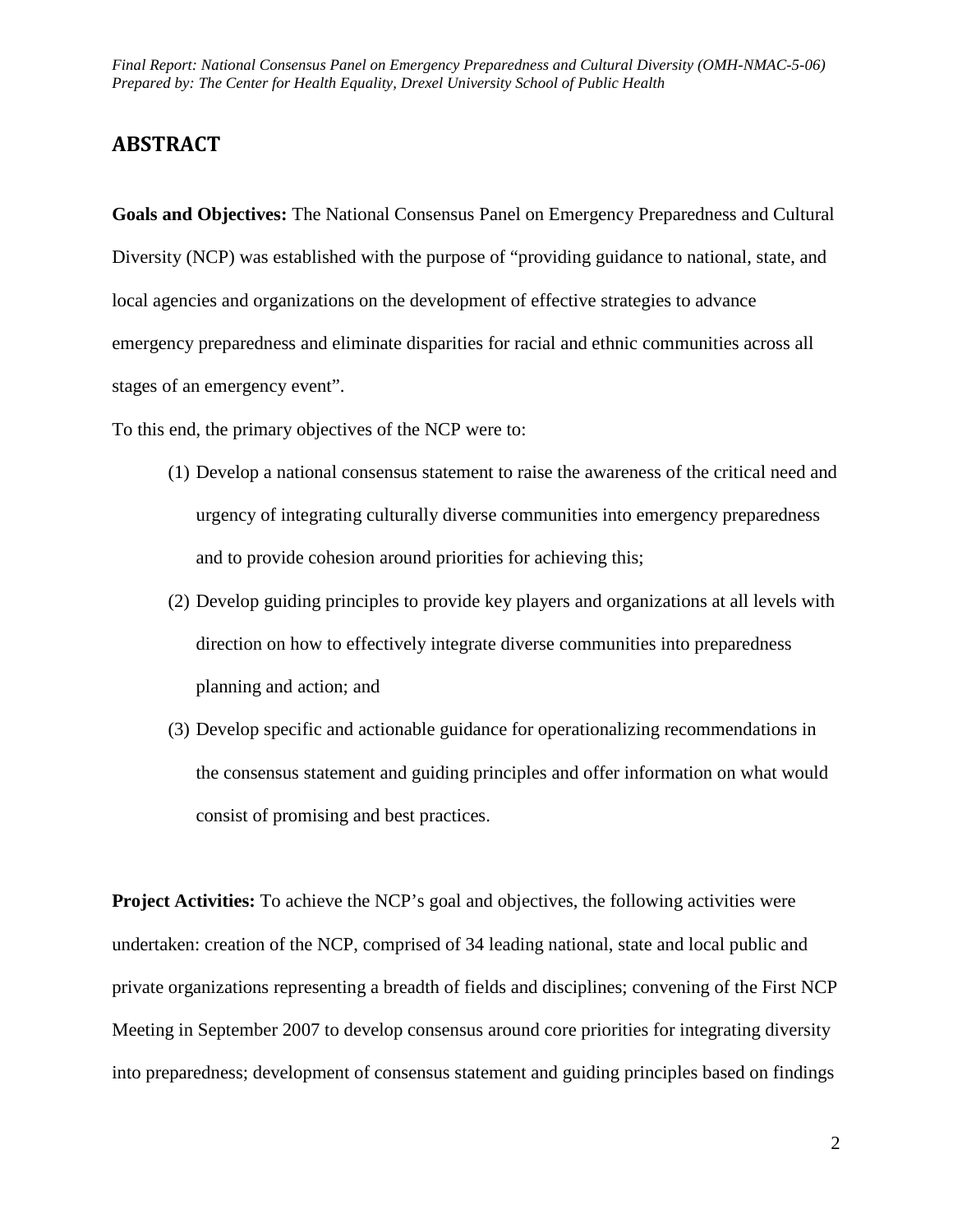from first meeting; dissemination of statement and principles through formal press release and other channels; translation of statement into Spanish; convening of Second NCP Meeting in October 2008 to develop consensus around specific action steps for operationalizing recommendations in the statement and principles; and development of final actionable and operational guidance.

**Results and Outcomes:** The NCP's work offers to the field for the first time a cohesive set of priorities, guidance and specific strategies for integrating the needs of racially and ethnically diverse communities in emergency preparedness programs, plans and actions. These recommendations are provided in the form of a National Consensus Statement, Guiding Principles, numerous presentations, meeting proceedings and a final guidance document (which is still in development through an extension grant) including specific and actionable information. This work has been recognized across the nation and leading agencies such as the American Public Health Association have identified its uniqueness in offering critically needed directions on how best to include, prepare and respond to racially and ethnically diverse communities in an emergency event.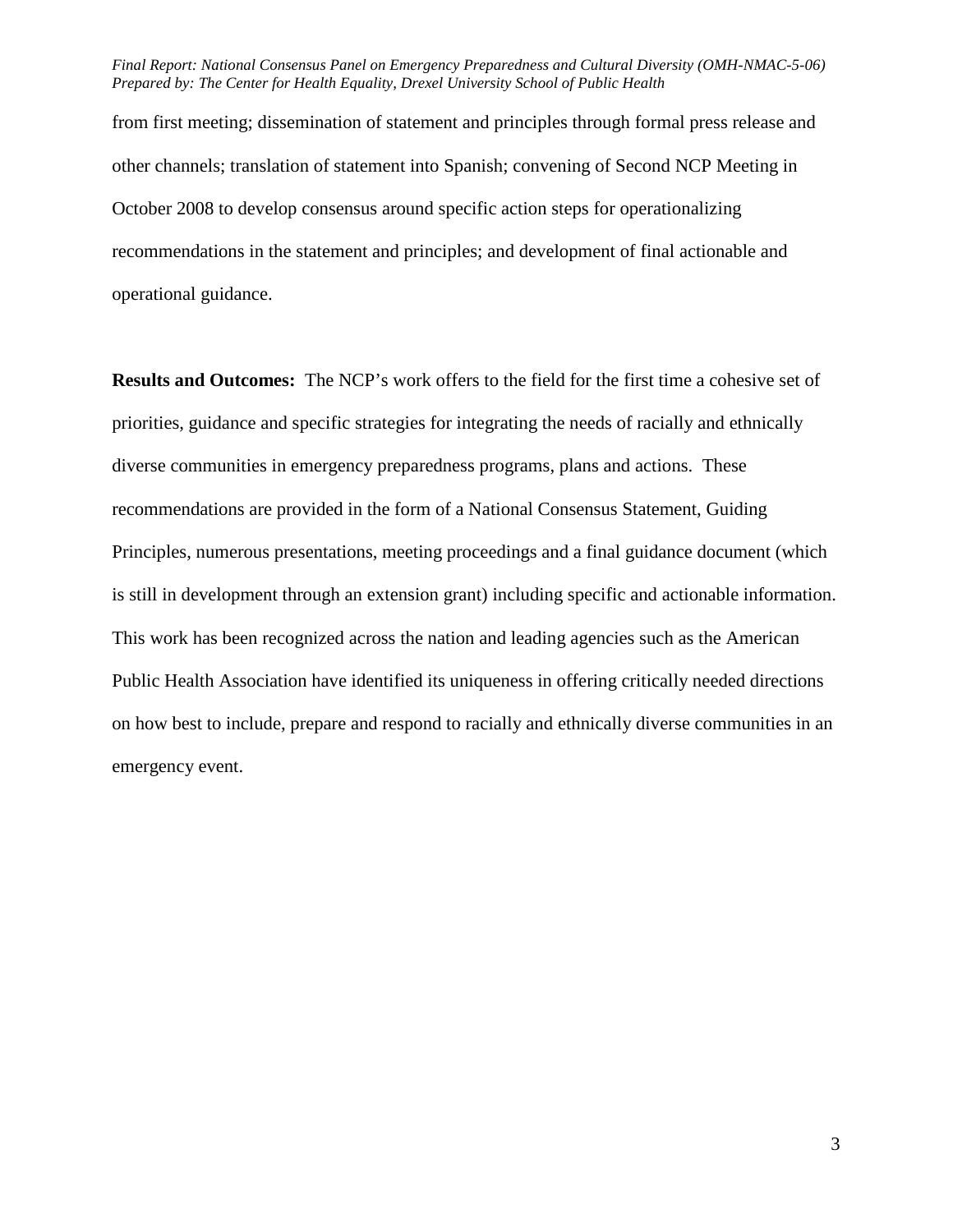## **PROJECT NARRATIVE**

## **A. PURPOSE OF PROJECT**

The National Consensus Panel on Emergency Preparedness and Cultural Diversity (NCP) was established with the mission of "providing guidance to national, state, and local agencies and organizations on the development of effective strategies to advance emergency preparedness and eliminate disparities for racial and ethnic communities across all stages of an emergency event". The creation of the Panel was based on the recognition that effective implementation of emergency preparedness strategies and actions, from planning through execution, will require the involvement and commitment of all residents, including the growing numbers of racially and ethnically diverse communities across the nation. Prior to this Panel, and as evidenced by the tragedy surrounding Hurricane Katrina, no concerted effort had occurred at the national level to explicitly understand and incorporate the unique needs of racial/ethnic minorities in preparedness programs and policies. Furthermore, no effort had been made to provide cohesion around key priorities and objectives for achieving this.

## **B. GOALS/OBJECTIVES/ACTIVITIES**

The goal of this project was to bring together a diverse group of individuals and organizations from across the nation to share practices and lessons learned as well as to formulate and recommend related strategies, programs and policies to advance preparedness for diverse communities. To this end, the primary objectives of the NCP were to:

 (4) *Develop a national consensus statement on integrating cultural diversity with public health emergency preparedness.* The purpose of developing a consensus statement was to raise the awareness of the critical need and urgency of integrating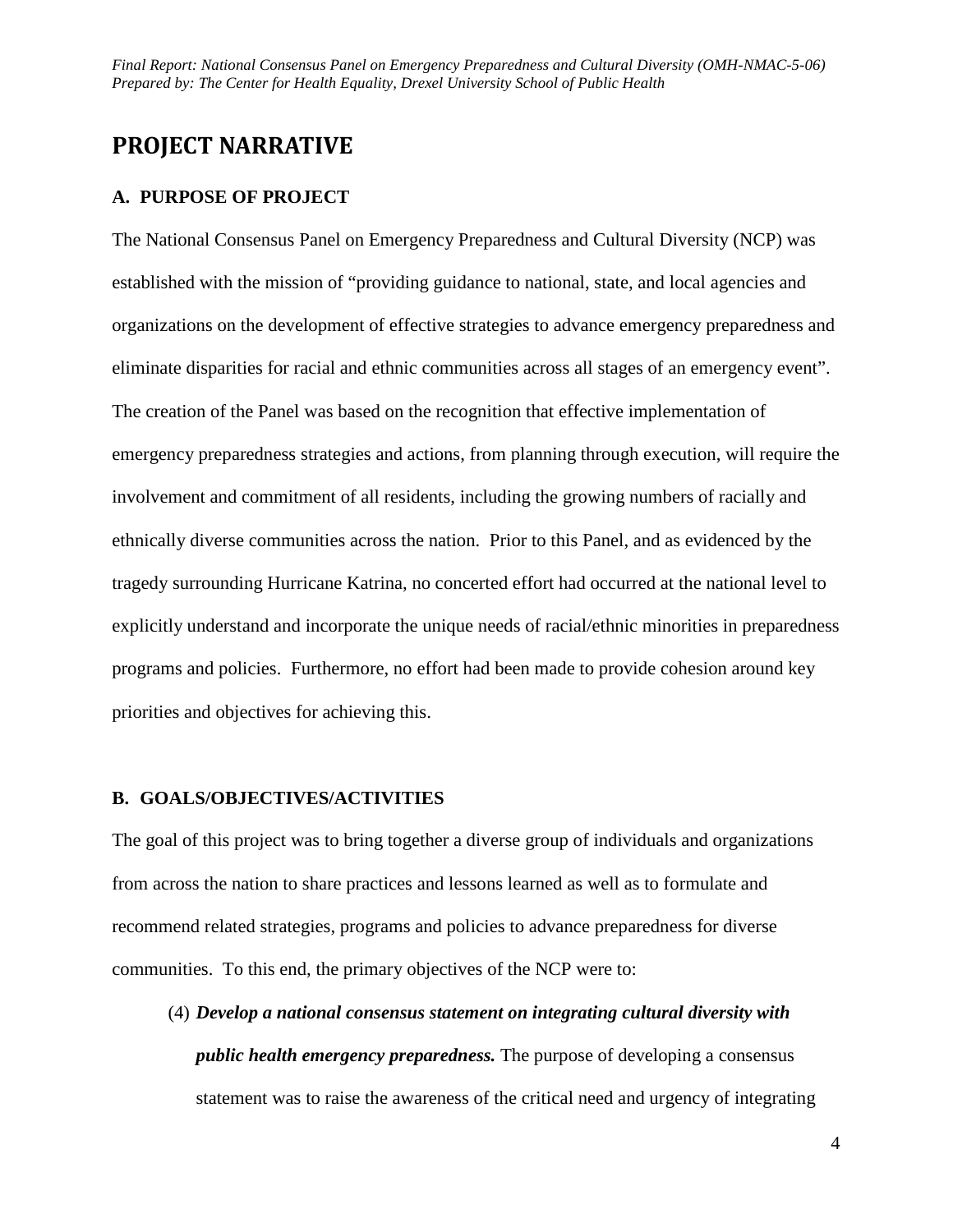> diverse communities into preparedness as well as to provide cohesion around priorities and core objectives for achieving this. This objective was fully met with the drafting and formal release of a National Consensus Statement on Emergency Preparedness and Cultural Diversity on June 11, 2008.

- (5) *Develop guiding principles to provide key players and organizations at all levels with direction on how to effectively integrate diverse communities into preparedness planning and action.* This objective was fully met with the drafting and formal release of guiding principles on June 11, 2008.
- (6) *Develop sector-specific recommendations on effectively incorporating needs of diverse communities in preparedness and provide specific guidance on what would consist of promising and best practices.* We are well on our way to achieving this objective. The Second NCP meeting focused on this objective and panel members along with Drexel Project Staff are in the process of developing a guidance report with these specific recommendations under an extension grant from the HHS Office of Minority Health (HHS/OMH).

## **C. PROGRAM PLAN**

## **Phase 1: November 2006 – June 2008**

Phase 1 of the project was initiated on November 1, 2006, focusing on objectives (1) and (2). The following narrative describes the activities and tasks that were successfully completed in meeting stated objectives.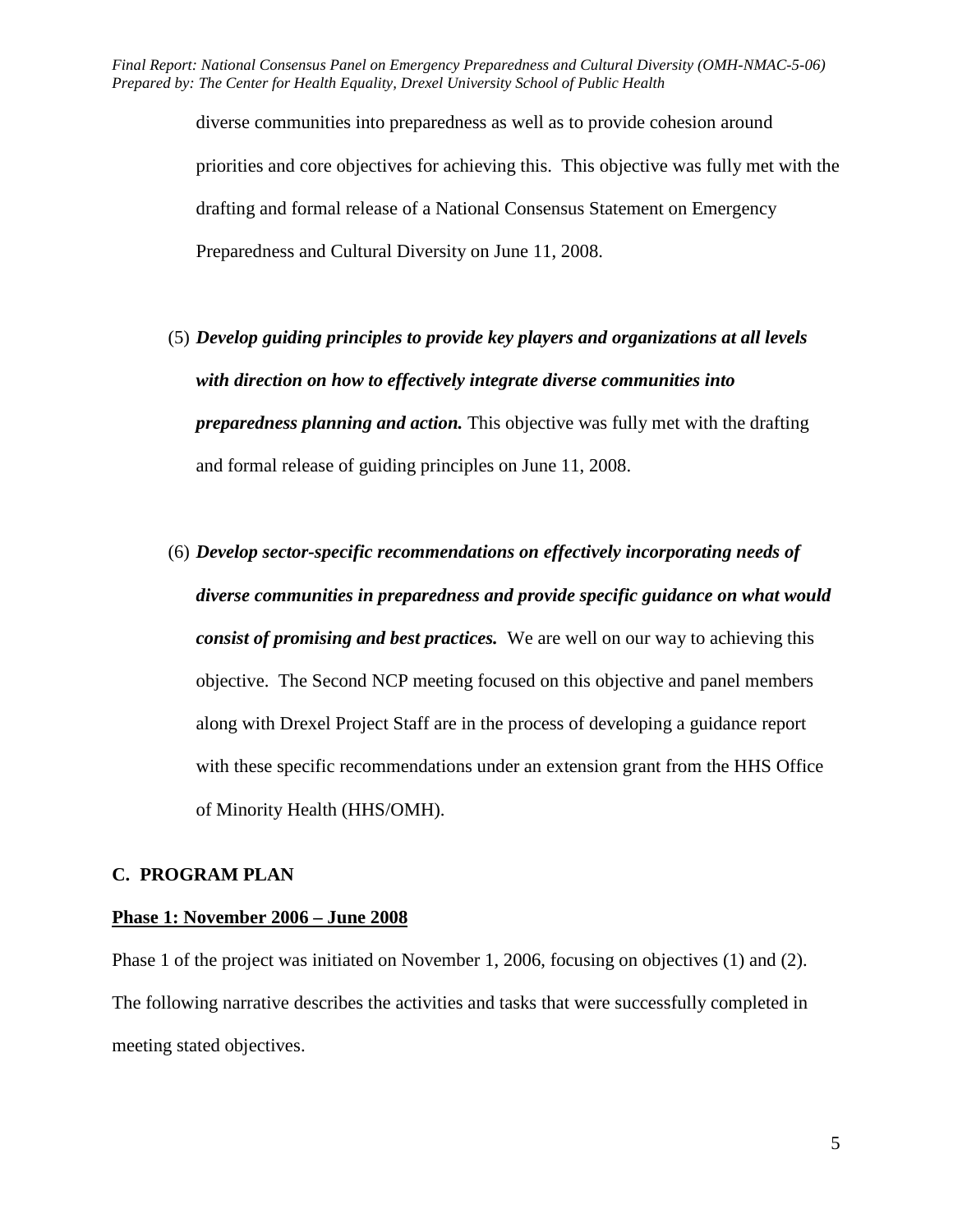preparedness for culturally diverse communities. Findings from the review were compiled in *Field and Literature Review.* Beginning in November 2006, staff at CHE conducted a comprehensive review of literature, research, programs and policies addressing emergency summary documents to serve as background materials for the First NCP Meeting. The review and findings covered such topics as emergency risk communication, building community partnerships, drills/exercises, and measurement/evaluation—all in the context of preparedness for minorities. See *Appendix A* for a list of Panel Members.

*Identifying and Formally Inviting Panel Members.* Between March and July 2007, we worked with the leadership at HHS/OMH to identify key individuals and experts at leading national, state and local organizations to serve on the Panel. Our intent was to include representatives from a range of sectors including homeland security and emergency management (e.g., DHS, FEMA and Red Cross); public health and prevention (e.g., CDC, APHA); experts in addressing racial and ethnic disparities in health care, cultural competence and language assistance; and other key sectors. Thirty-four agencies were selected to form the NCP. Summaries of their work related to preparedness and diversity as well as individual expertise were compiled and included as part of meeting materials.

*Convening the First NCP Meeting.* The First NCP Meeting convened on September 10-11, 2007 in Washington, D.C. with the purpose of developing consensus around priorities and broad guidance for integrating diversity issues into preparedness. The Nominal Group Technique (NGT), a structured small group decision-making methodology which combines qualitative and quantitative processes, was used to drive the consensus-making process. Day 1 of the meeting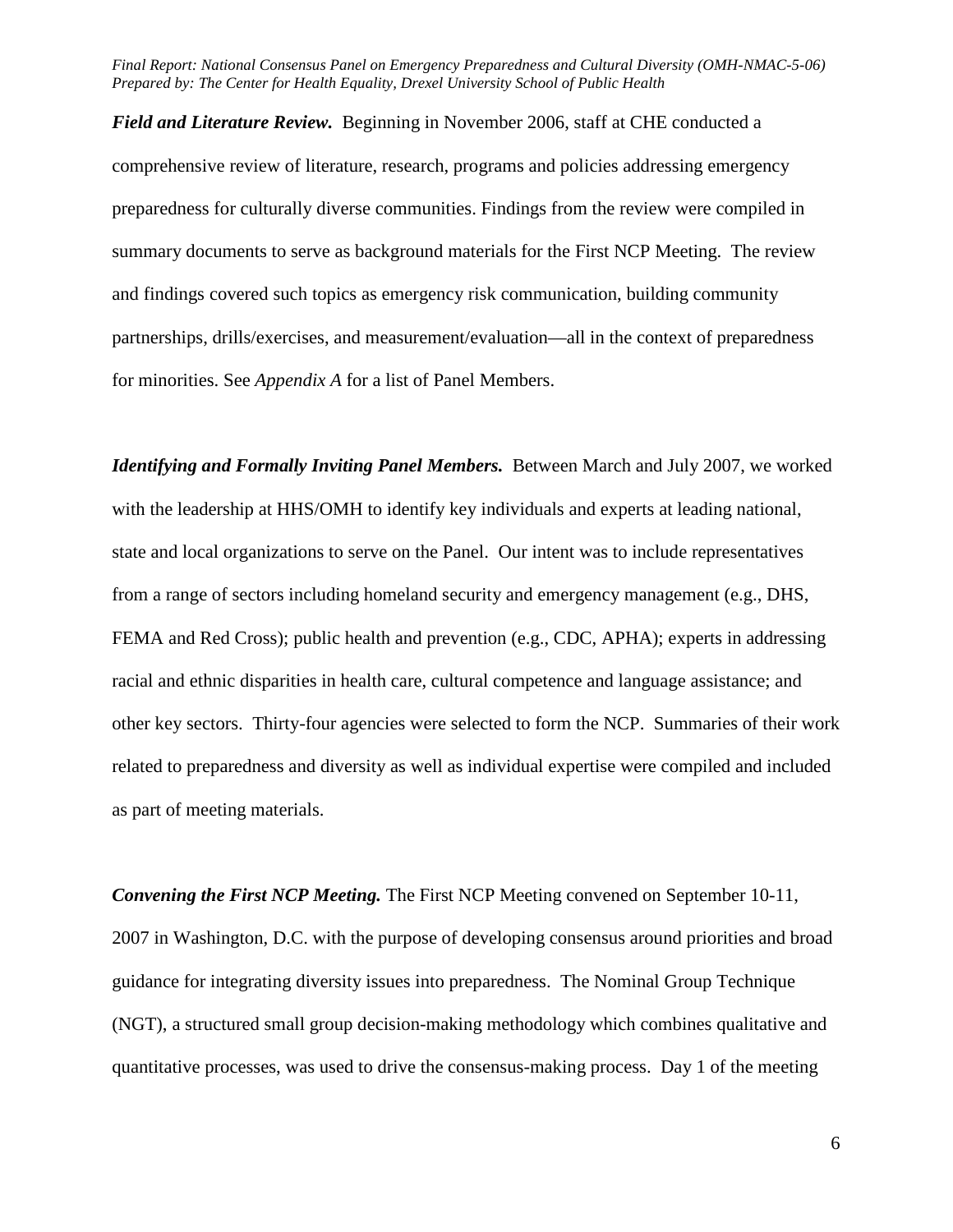was largely devoted to NGT exercises and Day 2 focused on presenting findings and reaching a general consensus (see *Appendix B* for the Agenda).

Findings from the NGT exercises revealed almost unanimous consensus among Panel Members that the full, active engagement and involvement of racially/ethnically diverse communities is fundamental to any emergency preparedness and management strategy. In this context, Panel members collectively identified the following action/process priorities for integrating and engaging diverse communities: identifying and locating diverse populations within a community and assessing their needs, challenges, barriers and opportunities; building sustainable partnerships between public health/emergency agencies and community-based organizations (CBOs); tailoring risk communication to meet distinctive language, culture, literacy and trust related needs of diverse populations; developing drills and exercises that incorporate specific scenarios around diverse communities and application of cultural competence principles; coordinating resources between public health/emergency agencies and CBOs/diverse communities; and developing policies and funding mechanisms to drive plans and actions for integrating diversity into preparedness. These findings formed the foundation of the National Consensus Statement and Guiding Principles.

*Developing the National Consensus Statement and Guiding Principles.* **Following the first** meeting and between October 2007 and March 2008, we worked with Panel Members to draft, review, revise and finalize the National Consensus Statement and Guiding Principles (see *Appendix C* for final Statement and Guiding Principles). April and May 2008 were focused on obtaining formal endorsement of the statement by all Panel Members as well as the various HHS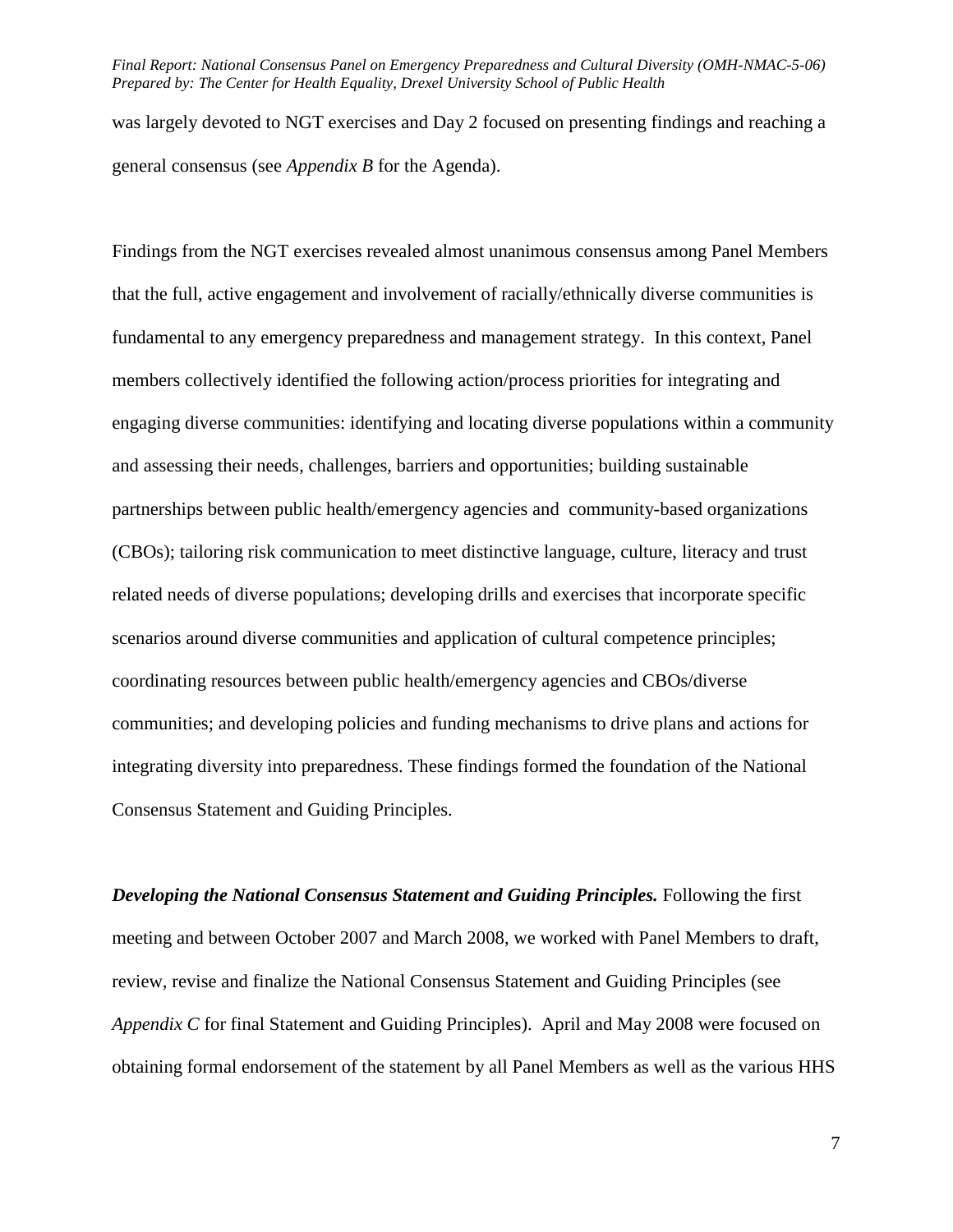agencies (e.g., Office of Minority Health (OMH), Office of Civil Rights (OCR), Office of the Assistant Secretary for Preparedness and Response (ASPR), and others).

#### *Press Release and Dissemination of National Consensus Statement and Guiding Principles.*

 Between April and June 2008, we worked with Burness Communications on developing a press partners, including providing translations of the statement. We have also presented the NCP's release and planning other press/media related activities to promote and disseminate the Statement and Guiding Principles. On June 11, 2008, a formal press release was issued (see *Appendix D*), with several public and private organizations picking up on the release and featuring it in their newsletters, blogs and websites (e.g., American Hospital Association, Association of Schools of Public Health, Asian/Pacific Islander American Health Forum, Families USA, Robert Wood Johnson Foundation and others). To date, we have been working with our Panel Members to continue to disseminate the statement to their constituents and work at numerous international, national, regional and local meetings.

### **Phase 2: June 2008 – December 2008**

Phase 2 of the project focused on objective (3). The following narrative describes the activities and tasks that were successfully completed in meeting the stated objective.

**Translating and Vetting Spanish Version of the National Consensus Statement.** Immediately following the release of the consensus statement, there was interest in translating it to Spanish. Drexel Project Staff worked with Emergency Community Health Outreach, a Minnesota-based organization with expertise in translating emergency messages for various racial/ethnic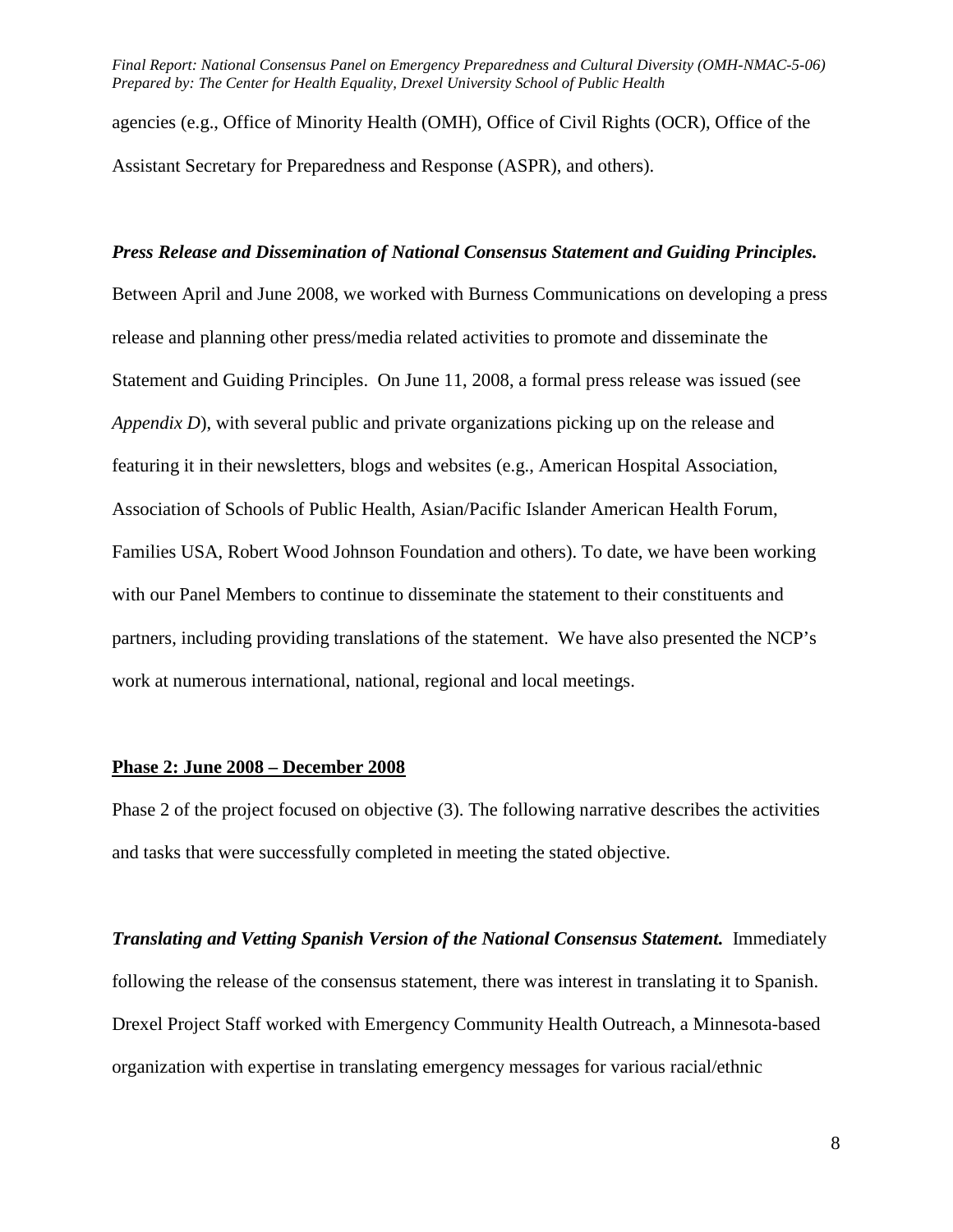Council of Raza an HHS/OMH's team to ensure its cultural and linguistic appropriateness. The communities, to translate the statement into Spanish. The translated version was then reviewed multiple times and vetted by Hispanic/Latino representatives on the NCP, including the National final version is included in *Appendix E*.

*Preparation and Background Work for Second Meeting.* Between August and October 2008, Project Staff were involved in a number of activities to prepare for the second convening of the NCP. This involved identifying and finalizing a meeting venue in California, travel logistics, follow-up with NCP members to ensure their continued participation, and preparation of meetings materials include an agenda, presentations and other background resources.

 *Second NCP Meeting.* The Panel convened for a second time on October 16-17, 2008 in Los Angeles, CA to develop specific and actionable steps to guide organizations and agencies in operationalizing recommendations identified in the statement and principles. A series of NGT and group discussion exercises were carried out to facilitate the group in developing specific and operational strategies for each principle. Recommendations focused on the following themes and principles: need and asset assessment; community partnership and building trust; risk communication; training an education; capacity building to support culturally and linguistically appropriate services; measurement and evaluation; coordination of information, roles and responsibilities; and funding and program development.

Examples of operational guidance identified by the Panel include: ensuring efforts are "ground level up", with active involvement and engagement of community leaders and representatives

9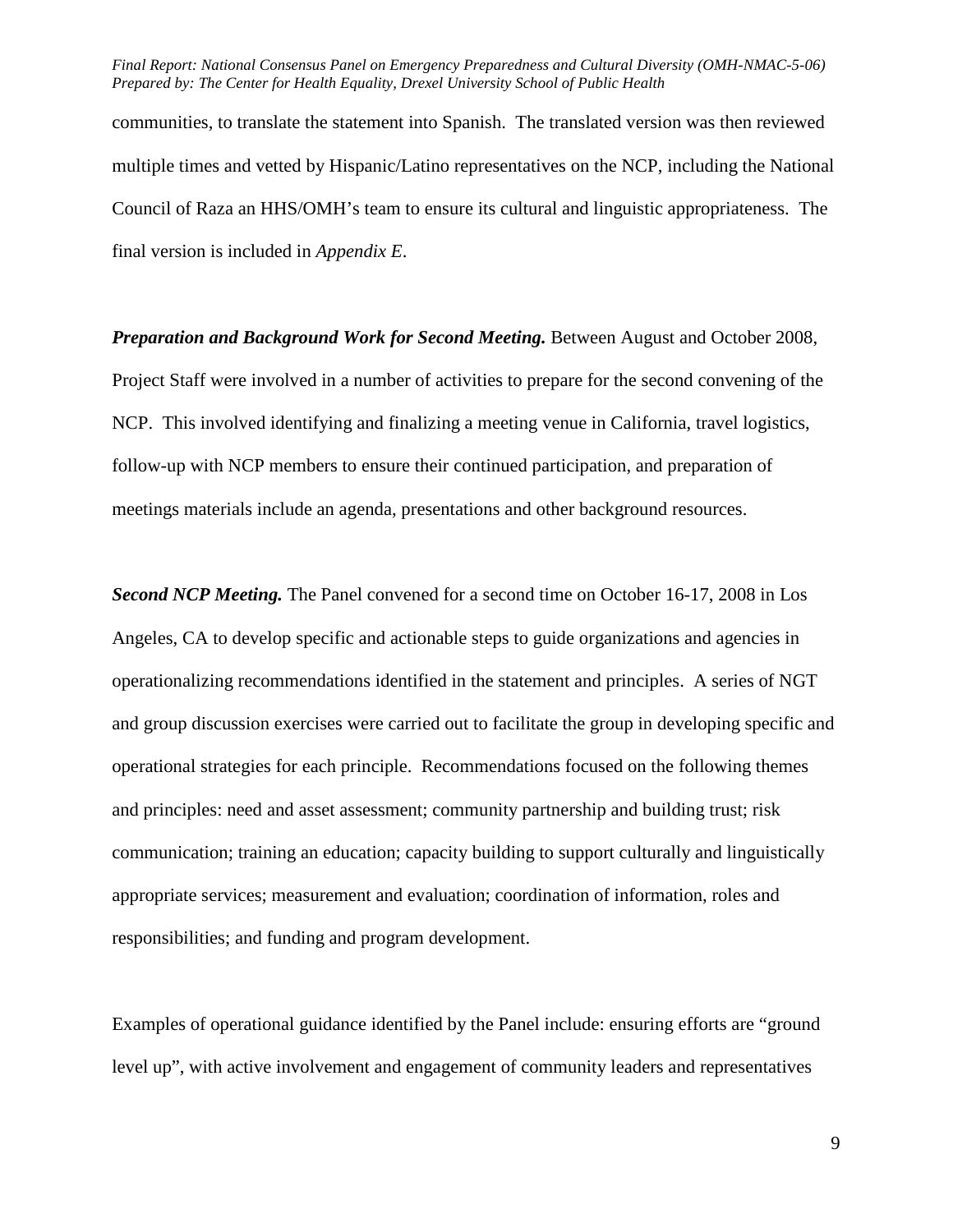across planning, implementation and evaluation (e.g., creating community advisory groups or inviting community representatives to serve on emergency planning committees); and coordinating efforts across the different sectors and players, ensuring that broader social and economic needs and circumstances of communities are identified and fully integrated. These and other related and specific guidance are intended to be first steps toward guiding organizations on coordinating and implementing key priorities identified in the National Consensus Statement and Guiding Principles.

#### *Synthesizing findings from the Second Meeting and conducting a review of literature to*

 findings from each NGT and group discussion activity to distill major and common themes and *supplement major findings*. Following the second meeting, Project Staff worked to synthesize begin to develop a guidance document with specific and operational recommendations. Project Staff also reviewed major publications and reports to supplement the panel's recommendations as well as identify additional content areas.

*Developing a guidance document with specific and operational recommendations*. Project Staff and NCP members are currently in the process of drafting a guidance document to operationalize recommendations in guiding principles 1-8. This work falls under the extension grant received from HHS/OMH (through a cooperative agreement with NMAC).

#### **D. EVALUATION**

#### **Evaluation Activities & Major Outcomes/Results**

Project deliverables were largely used to measure attainment of project goals and objectives.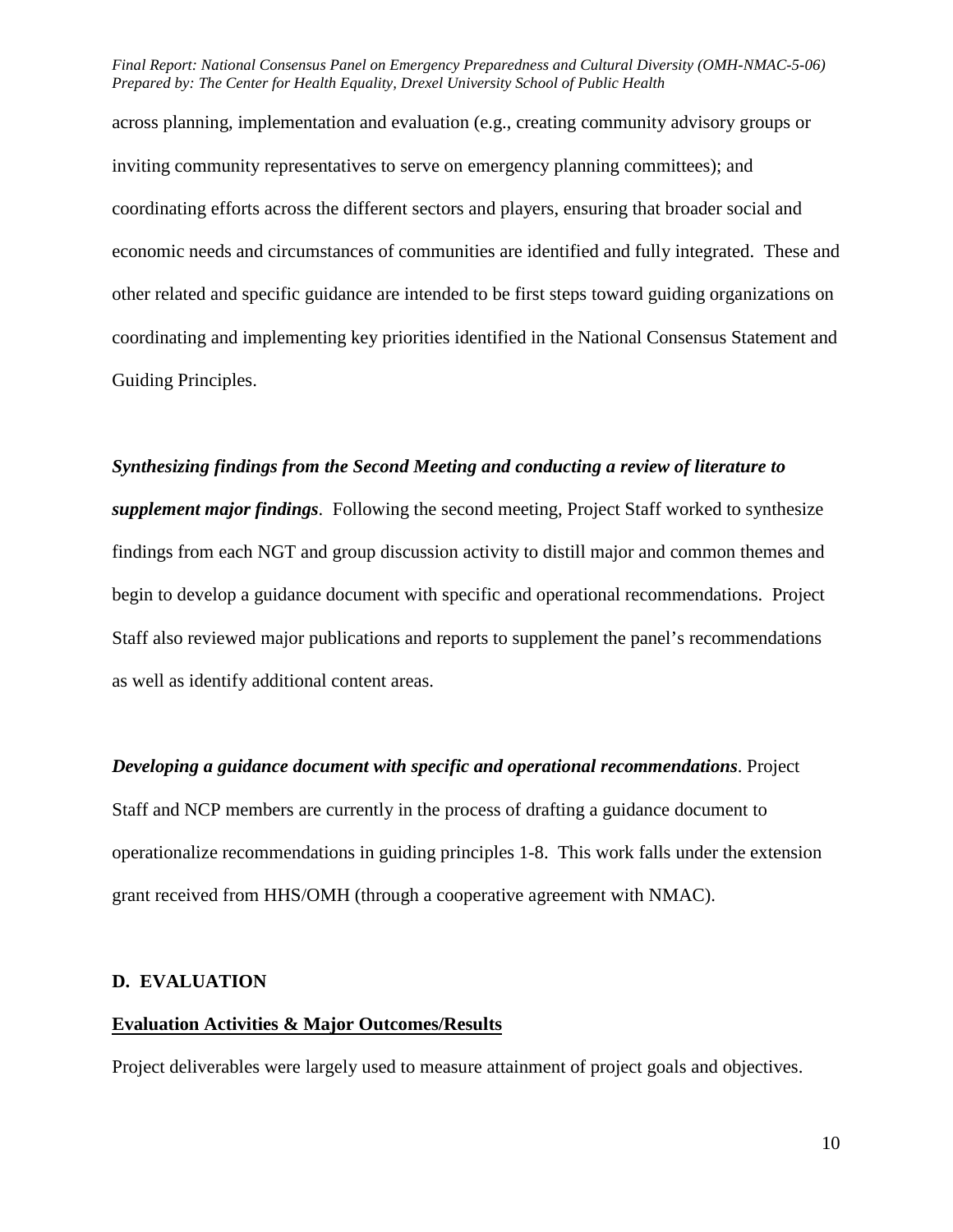The following section outlines major deliverables/outcomes by objective.

#### *Objectives 1 & 2: Develop a national consensus statement and related guiding principles.*

- Deliverables/Outcomes:
	- o Creation of a National Consensus Panel on Emergency Preparedness and Cultural Diversity, comprised of 34 leading national, state and local public and private organizations representing a range of disciplines including public health, emergency management, health care, cultural competence and diverse communities. See *Appendix A*.
	- preparedness. See *Appendix B*. o Convening of First Panel Meeting in September 2008 in Washington, DC to develop consensus around core priorities for integrating diversity into
	- versions) to raise awareness around the critical importance of meeting the o Development of the National Consensus Statement (English and Spanish preparedness and response needs of diverse communities and core priorities for achieving this. See *Appendix C* for English version and *Appendix E* for Spanish version.
	- o Development of Guiding Principles to provide guidance to a broad audience on core priorities for integrating diverse communities into preparedness. See *Appendix C*.
	- o Formal Press Release to facilitate the widespread dissemination of the consensus statement and principles. See *Appendix D*.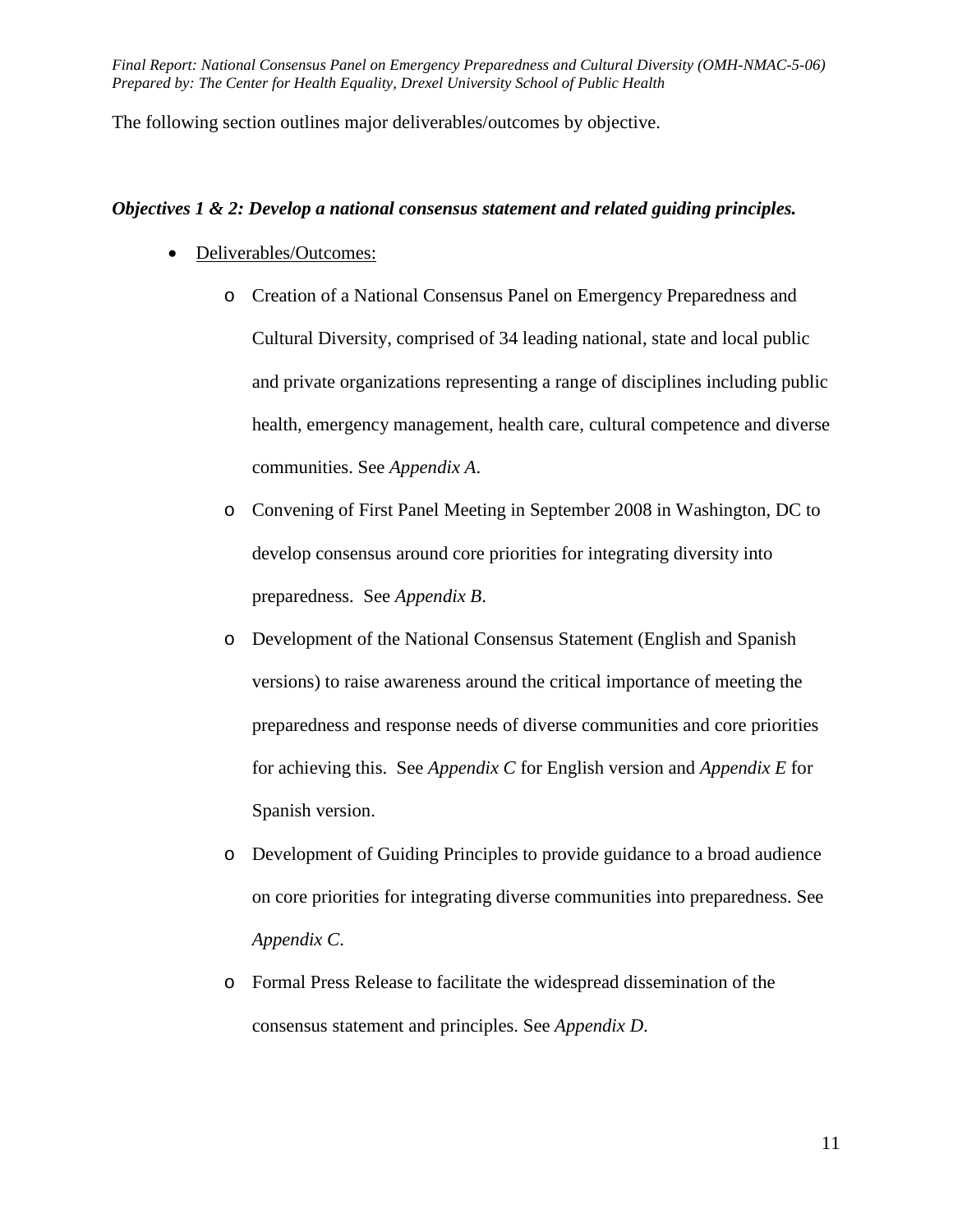#### *Objective 3: Develop specific guidance and recommendations on best practices.*

- Deliverables/Outcomes:
	- o Convening of Second Panel Meeting in October 2008 in Los Angeles, CA to develop specific and actionable guidance on operationalizing recommendations in the consensus statement and principles.
	- o Development of Nominal Group Technique/Meeting Proceedings summarizing NCP's recommendations on specific and actionable steps for operationalizing key priorities identified in the statement and principles. See *Appendix F*.
	- o Draft Guidance Document (still a work in progress through an extension grant from HHS/OMH)

In addition, quarterly progress reports requested by HHS/OMH were used to monitor progress in meeting stated objectives and report and overcome any programmatic problems. These quarterly reports are included in *Appendix G*.

#### **Changes to the Project**

 We had originally anticipated convening the First National Consensus Panel Meeting in June 2007, which would have afforded us the opportunity to complete our work by the end of the Commissioners— representing 34 leading national, state and local public and private agencies.) originally proposed project period (i.e., February 28, 2008). However, several Panel Members were not available to meet during the summer of 2007. (Please note that our National Consensus Panel is comprised of high-level executives—e.g., CEOs, Presidents, Directors and Health The first meeting was therefore scheduled for September 2007 to ensure maximum attendance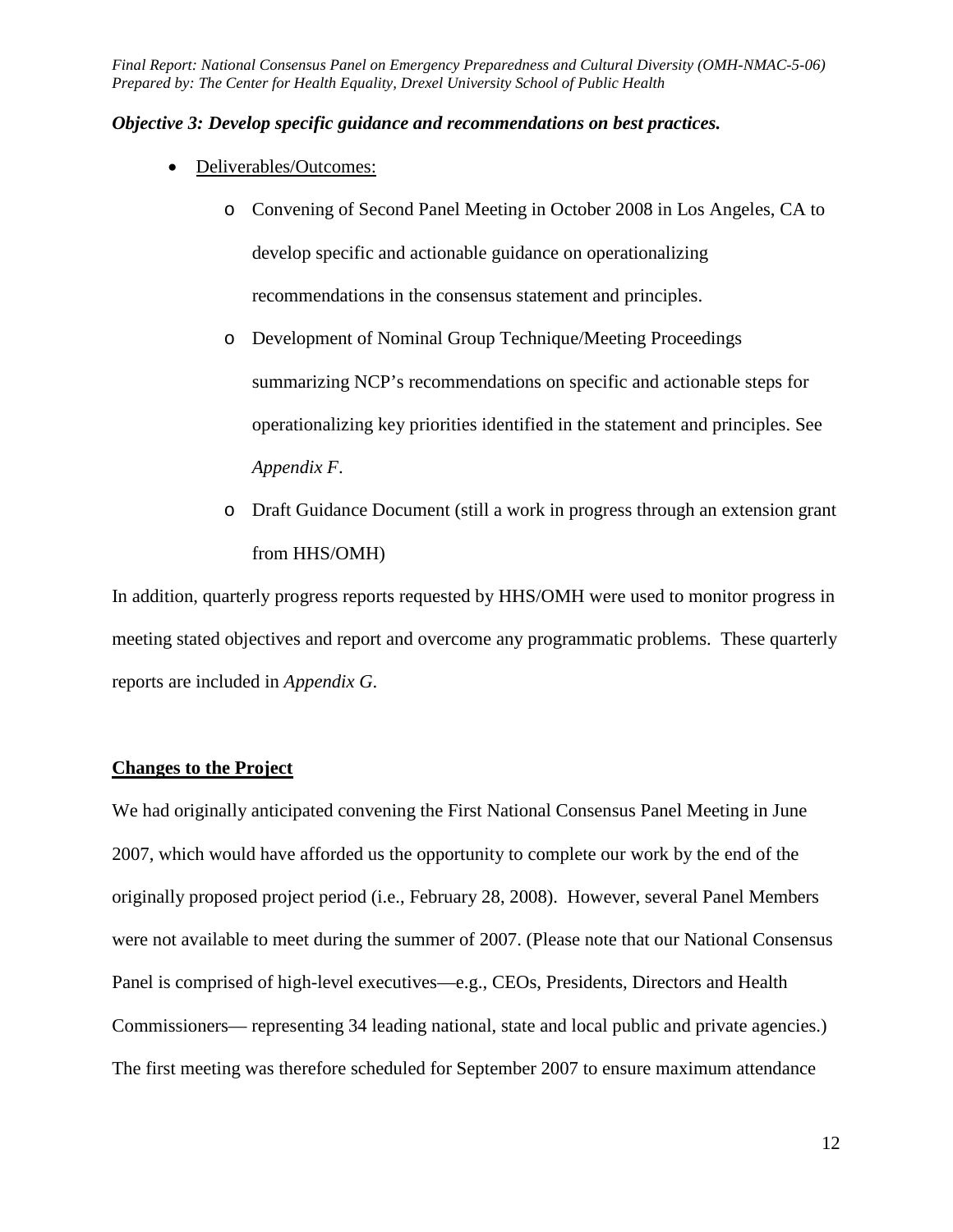participation, and engagement. Due to this change in schedule, all project related activities including the release of the National Consensus Statement and Guiding Principles were delayed by 3-4 months. In addition, the Second National Consensus Panel Meeting was pushed to October 16-17, 2008 for the same reasons as the first meeting. We therefore requested and received a no-cost extension until December 31, 2008 to complete all proposed activities and meeting project objectives.

### **E. RESULTS AND OUTCOMES**

#### **Implications of Results**

 expertise to guide the range of sectors and players in emergency preparedness to integrate, adapt Health Association (APHA), Georges Benjamin, stated: "The fact that the government and those unified voice on the needs of racial/ethnic minorities in preparedness plans and actions." 13 *Creation of a National Consensus Panel*. Discussions with Panel members as well as those on the frontlines (in particular, first responders, community-based organizations and volunteer groups we interviewed in California for a related project) and others attest to the value of the Panel's work and confirm its critical role in providing cohesion around priorities, and core objectives for effectively incorporating diversity issues into preparedness. Discussions have also revealed the value of an advisory body representing a breadth of perspectives, knowledge and and apply recommendations around diversity into their programs, plans and policies. In describing the value of the Panel and its efforts, the Executive Director of the American Public of us on the frontlines could come together over this issue cannot be overstated. Never before has such a varied and well-respected group of agencies and organizations spoken with a single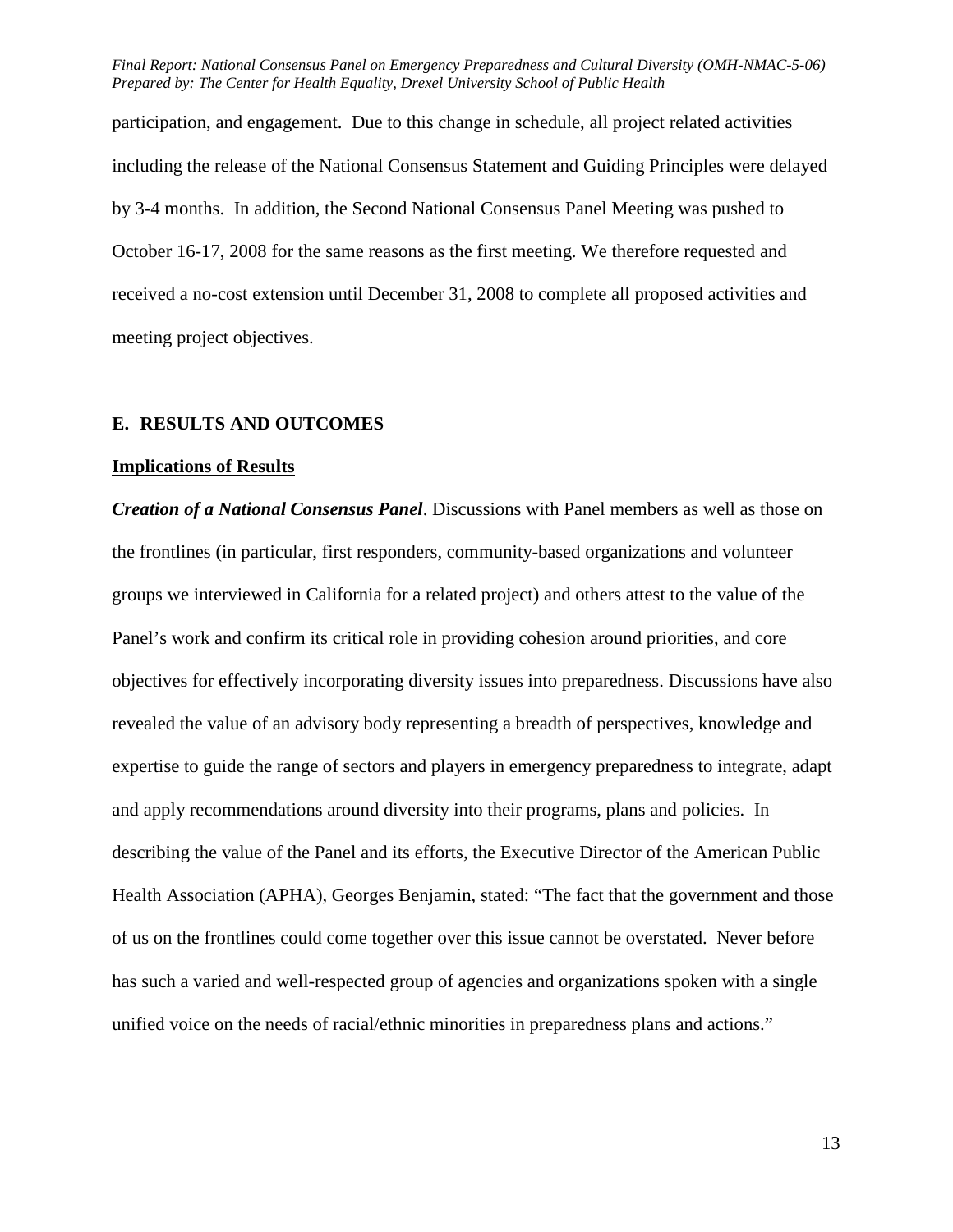Government bodies, such as the Federal Emergency Management Agency (FEMA) and the emergency management. For example, for a third year in a row, the National Emergency Centers for Disease Control and Prevention's (CDC), have recognized the value of the Panel and have featured them on their websites and preparedness materials. Others within HHS, including the Assistant Secretary for Preparedness and Response (ASPR) and the Office for Civil Rights (OCR) confirm the importance of this work and have indicated interest in advancing related initiatives. Non-federal agencies have built on the success of the Panel, leading to an expansion of its scope and application. Most notably, the California Endowment has provided new support for the Panel and its staff to assist in creating the first state-wide review and related recommendations on the preparedness/response/recovery status, challenges and opportunities for diverse communities and agencies in California. The panel has also received national media attention and has been featured on the CBS Radio Network. Finally, there has been growing interest in this work among regional and national conferences and meetings on public health and Management Summit has invited Drexel to present on the Panel's recommendations. Drexel project staff has also received invitations to feature their work in an encyclopedia on disaster relief.

*National Consensus Statement and Guiding Principles.* The National Consensus Statement and Guiding Principles developed by the NCP offer for the first time a cohesive set of priorities and strategies for incorporating diverse communities in preparedness plans and programs. The National Consensus Statement confirms that the active involvement and full engagement of racially and ethnically diverse communities is fundamental to any emergency preparedness strategy. The statement calls for a need to coordinate planning, roles and responsibilities and to

14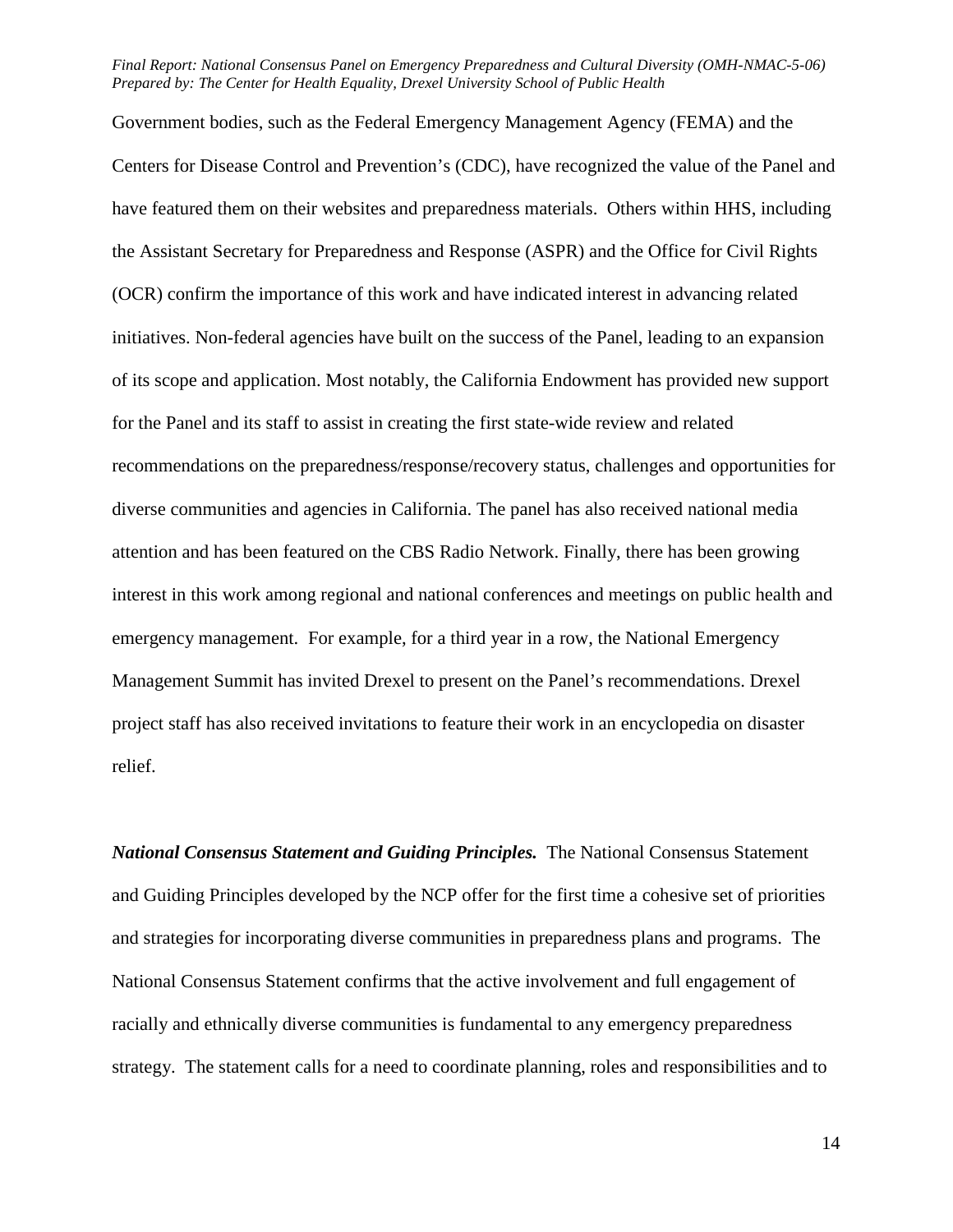develop coherent guidance for all critical participants in public and private sectors to meet requirements for these communities across emergency preparedness. The consensus statement is also available in Spanish to inform and assist agencies/organizations representing and/or responding to Spanish-speaking communities on preparedness priorities.

In addition to the statement, the Panel issued a set of eight principles to provide guidance to a broad set of audiences (e.g., public health agencies, emergency management agencies, response and relief organizations, policymakers and community-based organizations) on integrating diverse communities into critical areas of preparedness such as risk communication, community engagement, training and education, measurement and evaluation, and program development. Such guidance is novel in the field, and offers for the first time, direction on issues related to culture, race/ethnicity, language and trust that must be addressed in emergency preparedness.

 prepare and respond to the unique needs of diverse communities. Such comprehensive guidance *Operational Strategies for Integrating Diverse Communities in Preparedness*. While this phase of work is still underway, findings from the Second National Consensus Panel Meeting offer specific strategies that organizations can take under each guiding principle to effectively explicitly addressing the needs of racial/ethnic communities and offering practical and operational strategies for reaching them in emergency preparedness and response does not exist to date. Thus this guidance will fill a major void in the field and assist agencies/organizations in improving and tailoring their programs and services to the cultural and linguistic needs of communities, thereby ultimately reducing racial/ethnic disparities in the context of emergencies. See *Appendix F* for a summary of the proceedings from the second meeting. Preliminary

15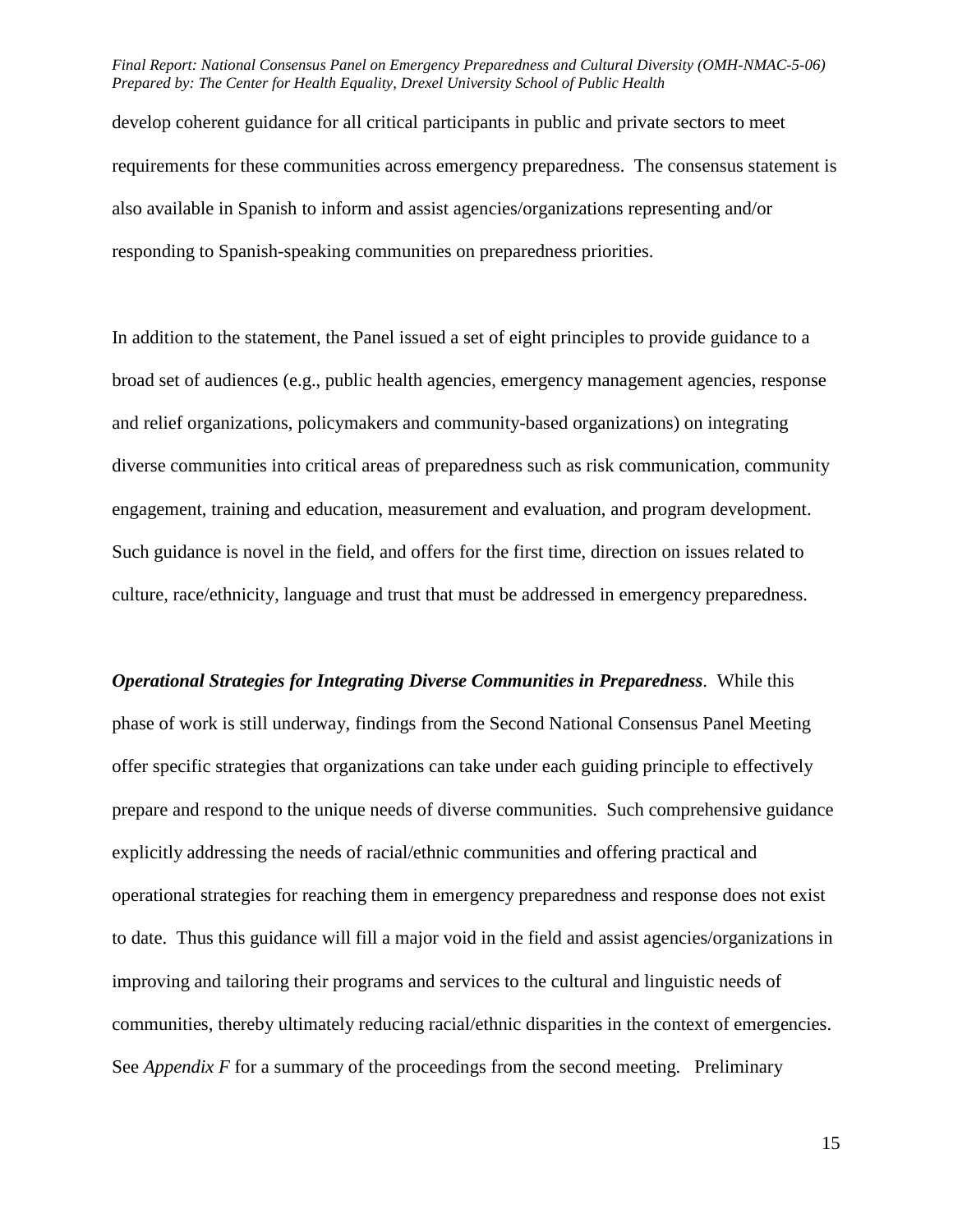compilation of this information was also presented at NACCHO's Public Health Preparedness Summit in February 2009 and accepted for presentation at various scientific meetings such as UCLA's Public Health and Disaster Conference and the 2009 Annual APHA Meeting.

## **Factors that facilitated or inhibited the convening of the consensus panel**

A factor that largely facilitated the convening of the consensus panel was a common mission, goals and objectives shared by all representative organizations. All panel agencies recognized the critical importance and need to improve preparedness and response actions for diverse communities, particularly post-Hurricane Katrina but also in the wake of numerous more recent disasters—e.g., San Diego Wildfires, Hurricane Ike, and the H1N1 (Swine) Influenza. This became especially evident in the approval process for the National Consensus Statement, as nearly all agencies indicated their formal written support. Another factor that facilitated the work of the panel included a lead agency (i.e., Drexel) coordinating communication, meetings and assignments to strategically utilize expertise and time of the panel, while maximizing engagement and feedback.

 A factor that was somewhat challenging was coordinating the schedules of all panel members as the panel includes very high-level individuals at leading national, state and local agencies (e.g., Presidents, CEOs, Executive Directors and Health Commissioners) as well as public health and emergency management professionals who perform fieldwork on a regular basis. Persistent follow-ups through various communication channels—e.g., phone, e-mail and mail—as well as different formats—e.g., mass e-mails, personalized e-mails and personalized follow-up calls were important to ensuring all members of the panel were informed and engaged in the work.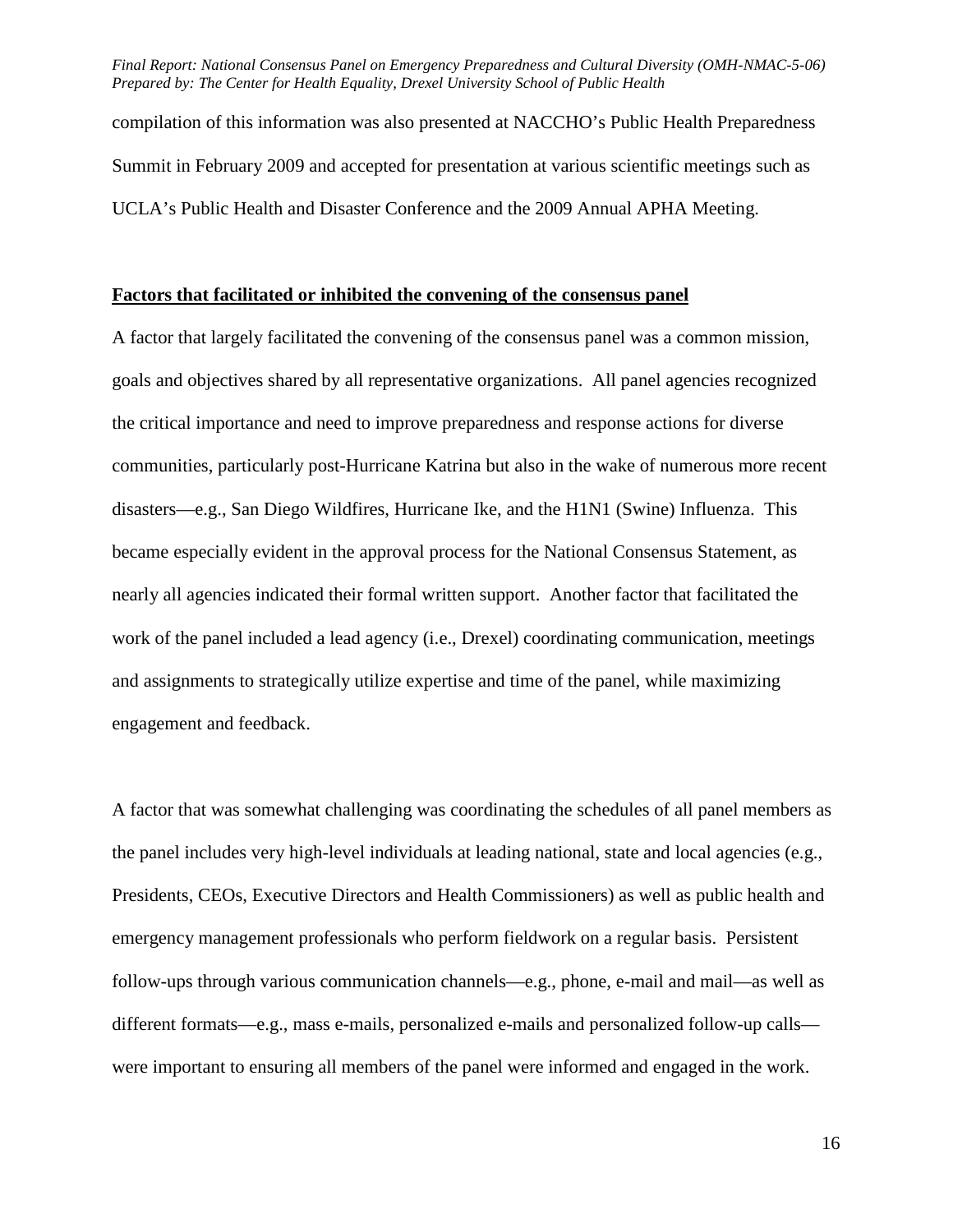### **Future Directions**

Recognizing its value and achievements to date, the vision for the National Consensus Panel as it moves forward is to become the preeminent resource for public health and emergency management organizations on integrating racially and ethnically diverse individuals and their communities into initiatives aimed at improving programs and policies for mitigation, preparedness, response and recovery. To this end, and over the next couple of years, Drexel Project Staff will explore opportunities to undertake the following:

• *Integrate Consensus panel recommendations and guiding principles into the operations of national, state and local public and private agencies planning for and responding to emergencies.* The next phase of work requires taking the Panel's recommendations to the level of operationalizing them within organizations. Organizations representing different sectors (e.g., public health, emergency management, hospital and health care, community-based) and at different levels (i.e., national, state and local) have varying needs, roles and responsibilities in emergency preparedness, mitigation, response and recovery. Thus it will be important to work with Panel member organizations to begin to understand and map how the guidance and recommendations can be applied to their specific and unique needs and organizational structures. This work might be carried out by forming sector-specific workgroups from within the Panel to chart how different sectors would use the recommendations to improve the cultural and linguistic competence of emergency preparedness operations and what challenges/barriers they might encounter.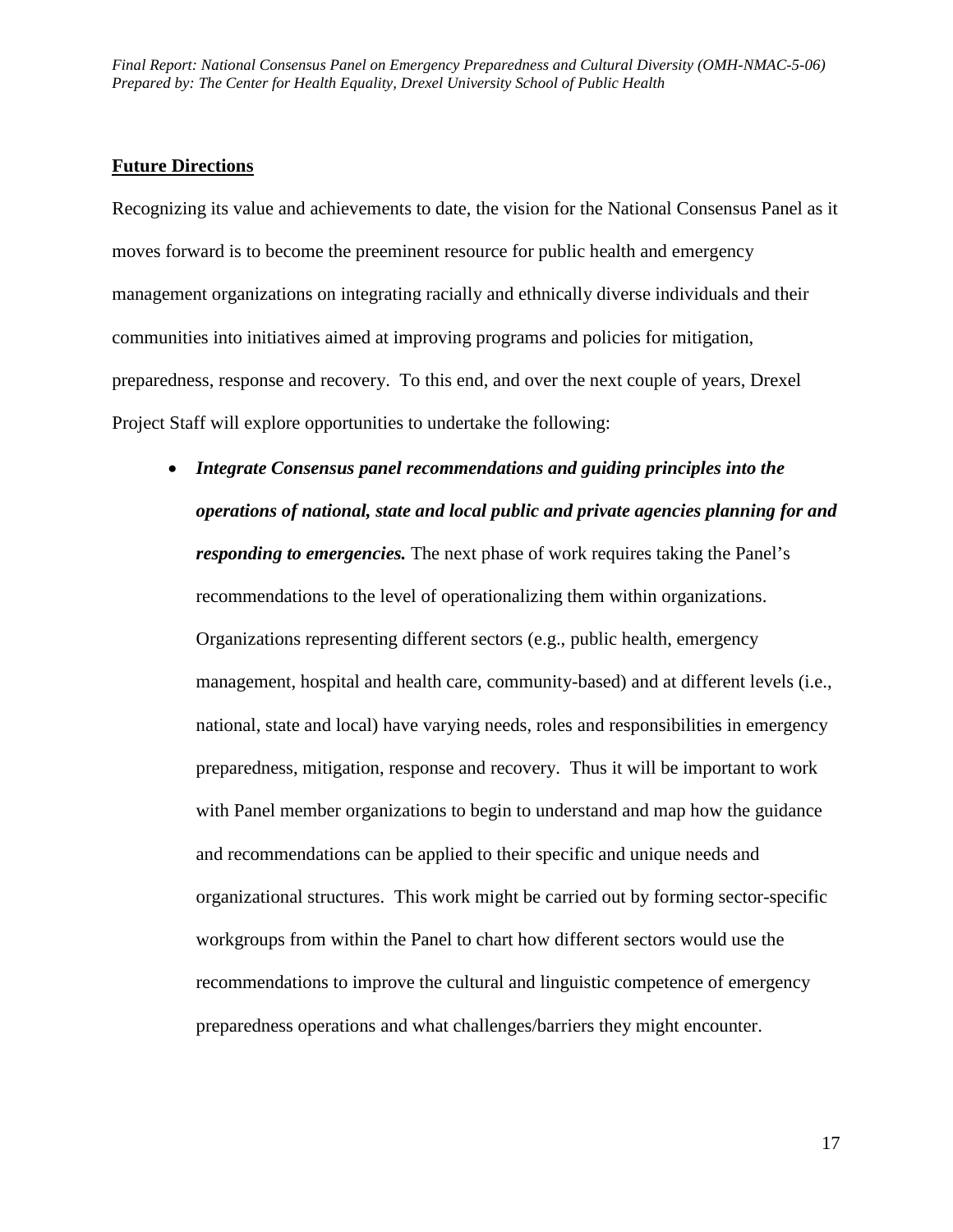- of an emergency. To this end, we suggest the need to understand community needs community with low-income migrant, LEP workers) to: understand major needs of • *Work with diverse local communities and their representative organizations to understand their emergency preparedness needs and to discuss how the Panel's recommendations can be applied to their unique circumstances***.** Our research and Consensus Panel work has reinforced the need to engage diverse communities in preparedness planning and implementation to effectively meet their needs in the event through co-educational forums across 3-5 communities that represent different diversity dynamics (e.g., a very racially/ethnically diverse urban city or a rural local communities in the context of emergency preparedness; learn from local representatives preparedness barriers and challenges within their communities; and share and discuss community tools and strategies, existing as well as those developed by the panel (e.g., consensus statement, principles and diversity preparedness website) that can be integrated into local preparedness efforts for diverse communities.
- communities (e.g., National Council of La Raza and the Asian/Pacific Islander • *Work with Panel organizations representing racial/ethnic communities to develop a set of objectives for engaging them in interpretation and application of priorities identified in the National Consensus Statement and Guiding Principles to communities of concern***.** There is a need to transform the NCP's policy work into practice and this can be achieved by engaging communities. There is an opportunity to draw on panel expertise, especially among those representing racial/ethnic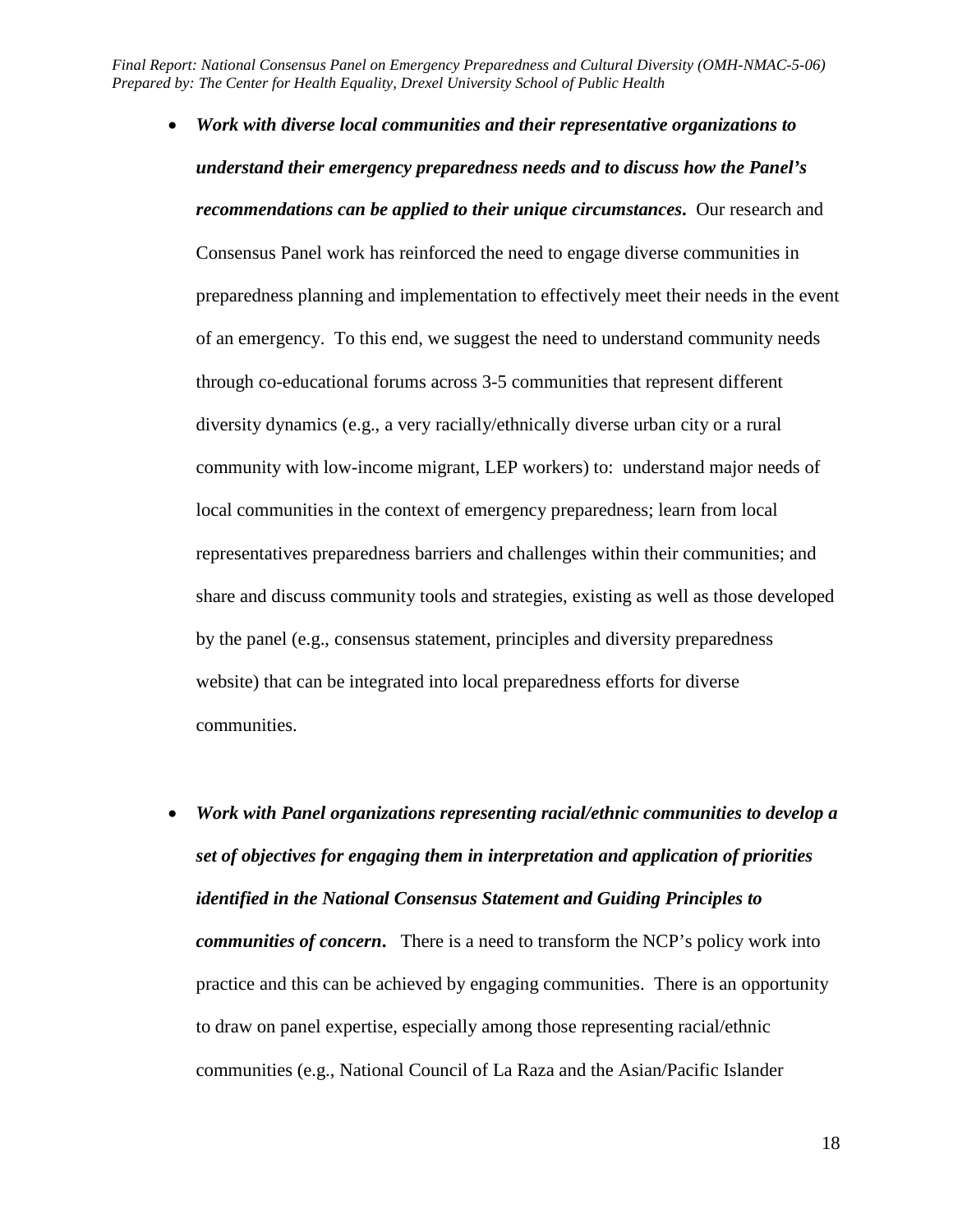> American Health Forum) to have them assist in interpreting Panel recommendations in the context of their communities' needs and circumstances and to have them provide direction on application. In particular, these organizations and their constituents can help in addressing questions around feasibility, practicality and adaptability of recommendations to communities.

#### **F. DISSEMINATION AND UTILIZATION OF RESULTS**

#### **Dissemination**

 channels. First, the National Consensus Statement and Guiding Principles were formally press release was picked up by national media (e.g., The Osgood File, CBS Radio Network) as The NCP's work has been disseminated and shared with the field at large through various released through a press release developed by Burness Communications (see *Appendix D*). The well as various agencies and their websites and newsletters (e.g., Association of Schools of Public Health, American Public Health Association, American Hospital Association, Asian/Pacific Islander American Health Forum, CDC Public Health Law, Robert Wood Johnson Foundation, Harvard, Washington State Public Health Preparedness Department, Michigan Department of Community Health and many others).

The statement and principles were also posted on the online National Resource Center on Advancing Emergency Preparedness for Culturally Diverse Communities [\(www.diversitypreparedness.org\)](http://www.diversitypreparedness.org/) as well as disseminated through listservs such as CLAS-talk and the Diversity Preparedness list as well as through e-mails to Panel members and their partner agencies.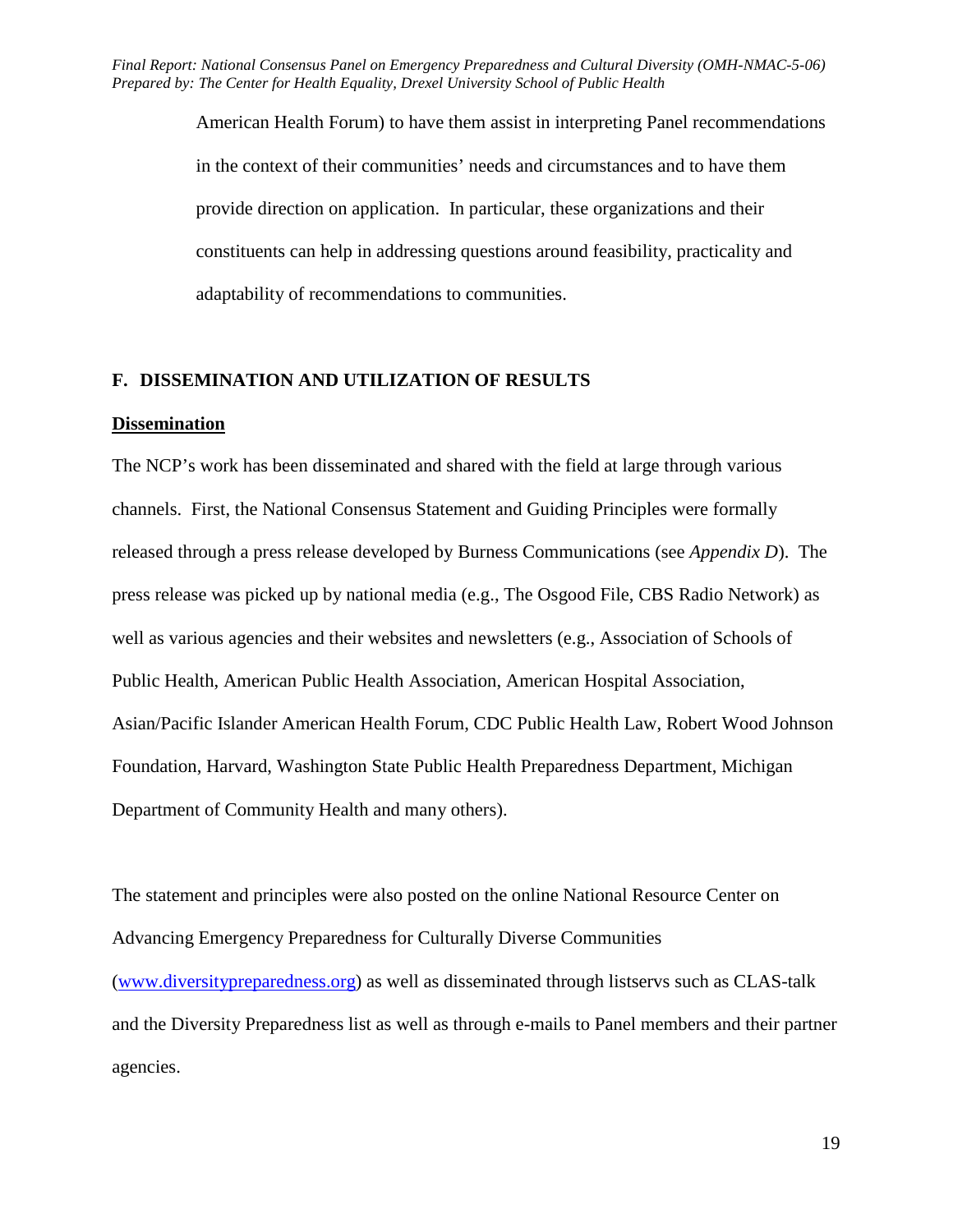local meetings (see *Appendix H*) such as: The Panel's work has also been presented at numerous international, national, regional, state and

- National Emergency Management Summit, 2007, 2008, 2009
- New Jersey Office of Emergency Management Special Needs Advisory Panel, 2008
- Pennsylvania Department of Health's Public Health Training Session, 2008
- NACCHO Public Health Preparedness Summit, 2009
- UCLA Conference on Public Health and Disasters, 2009 (invited for presentation, but meeting was cancelled due to H1N1 (swine) influenza outbreak in April).
- 16<sup>th</sup> World Congress on Disaster and Emergency Medicine, Victoria, Canada, 2009
- Conference on Community Preparedness: The Power of Citizen Corps, 2009
- Annual APHA Meeting, 2009 (accepted for presentation)
- • OMH National Leadership Summit, 2009

We are also currently working with the National Council of La Raza to disseminate the Spanish version of the consensus statement (see *Appendix E*) to Spanish-speaking constituents.

## **Utilization of Panel's Recommendations**

The Panel's recommendations in the form of the National Consensus Statement and Guiding Principles offer for the first time a cohesive set of priorities and broad strategies that agencies should consider and incorporate in their plans, programs and activities for preparing and responding to diverse communities in emergencies. Similar to the National CLAS Standards, the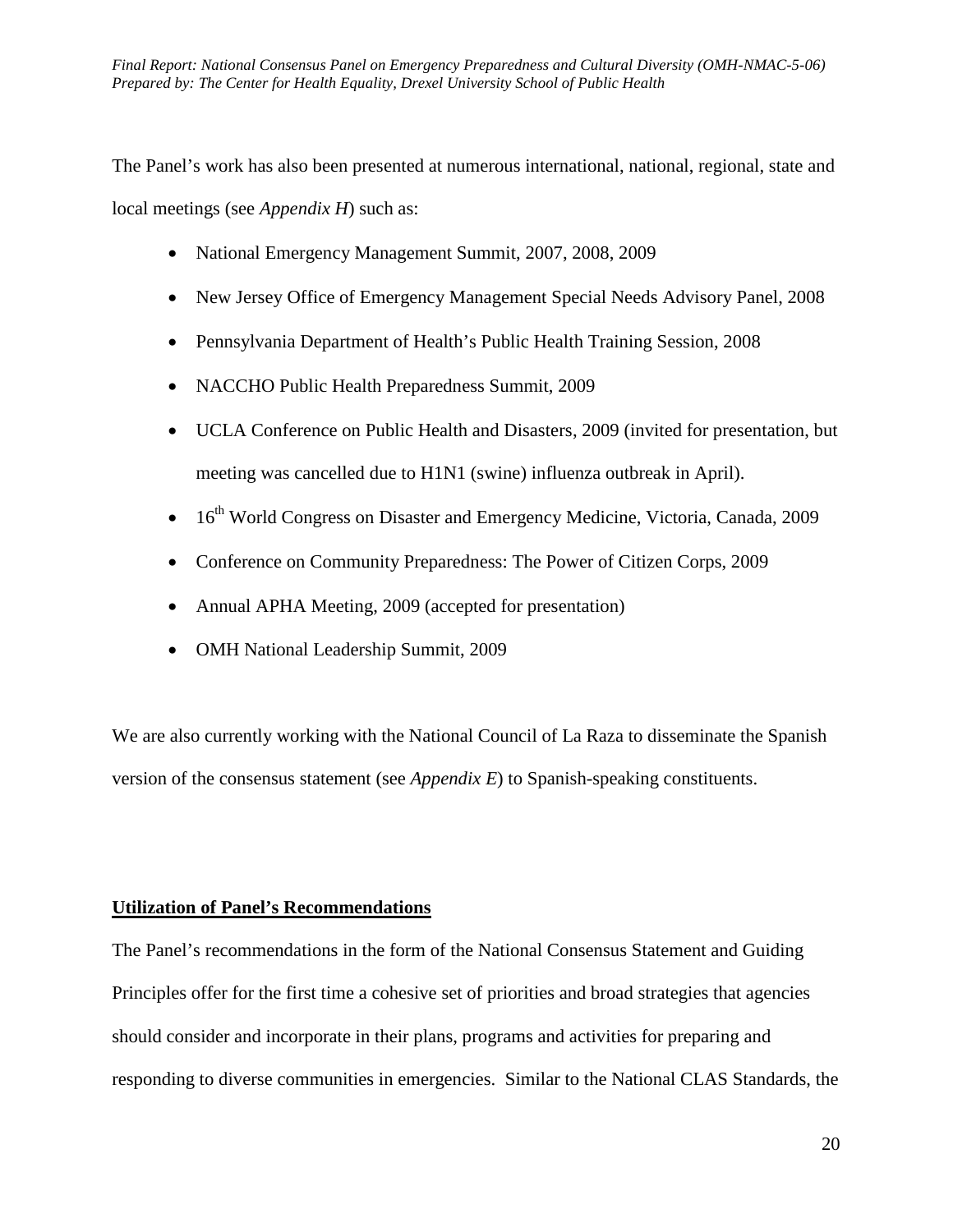consensus statement and principles are intended to provide guidance on a range of issues pertaining to racially/ethnically diverse communities that can easily be integrated into preparedness and response actions—e.g., building trust between public health/emergency management agencies and communities, vetting translated materials for cultural and linguistic appropriateness, incorporating scenarios around limited English proficiency, immigrant status and racial/ethnic minorities into tabletop exercises and drills, engaging and eliciting community feedback in program development, and others.

Our presentations summarizing the Panel's efforts and recommendations also offer valuable information to individuals and agencies, particularly on what issues to consider in effectively addressing and meeting the needs of minorities in times of emergencies. Also, while operational guidance is still in development, preliminary recommendations are available through our presentations and can provide additional and more specific direction to agencies.

#### **G. RECOMMENDATIONS/LESSONS LEARNED**

The following section offers a few recommendations for OMH and others undertaking similar consensus-making and policy development projects:

 *the table, including communities of concern.* The NCP initiative was very successful in (1) *Recognizing the importance of ensuring that multiple stakeholders are represented at*  this way, as it brought together agencies representing a range of sectors and disciplines at all levels—e.g., public health, emergency management, hospital and health care, risk communication, and cultural competence—as well as major communities of concern e.g., African American, Hispanic/Latino, Asian/Pacific Islander, American Indian/Native

21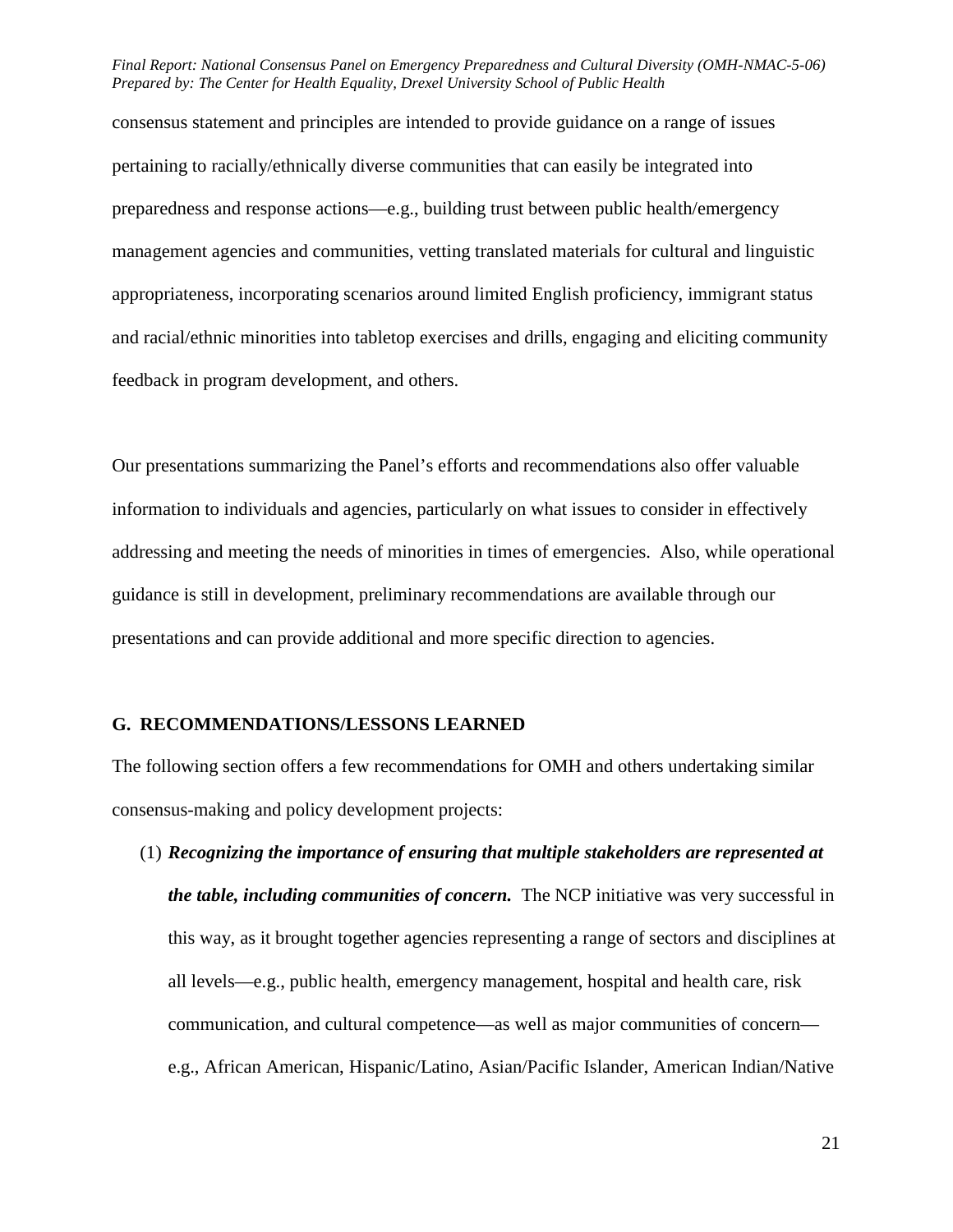American, and Arab American. Bringing multiple stakeholders together offered the opportunity to engage in a constructive dialogue to identify common goals and interests as well as reach consensus on significant issues—i.e., priorities and strategies for integrating diverse communities into preparedness planning and implementation.

 find out if they and their agency were in agreement with the consensus statement and (2) *Ensuring all voices are heard throughout the consensus making process*. A challenge to working in such a large group is that certain individuals/agencies are more outspoken than others and thus not all voices are represented in discussions. To address this potential issue, we utilized the Nominal Group Technique (NGT), a structured small group decision-making methodology which combines qualitative and quantitative processes to drive consensus, at both panel meetings. The NGT's brainstorming and round-robin activities offered each participant the equal opportunity to share their expertise, unique perspectives, and ideas with the group, limiting domination by a select few outspoken individuals and maximizing the number of distinct recommendations that were generated. The quantitative aspect of NGT—i.e., ranking of recommendations by most to least important by each individual—provided a systematic, yet simple and fair approach to reaching consensus and drawing common ground among the group. Following the first meeting, we followed up with individual panel members by phone to principles developed by the group. This proved to be quite an iterative and cumbersome process, yet a valuable one as in the end we were able to ensure that all parties approved the content produced by the group.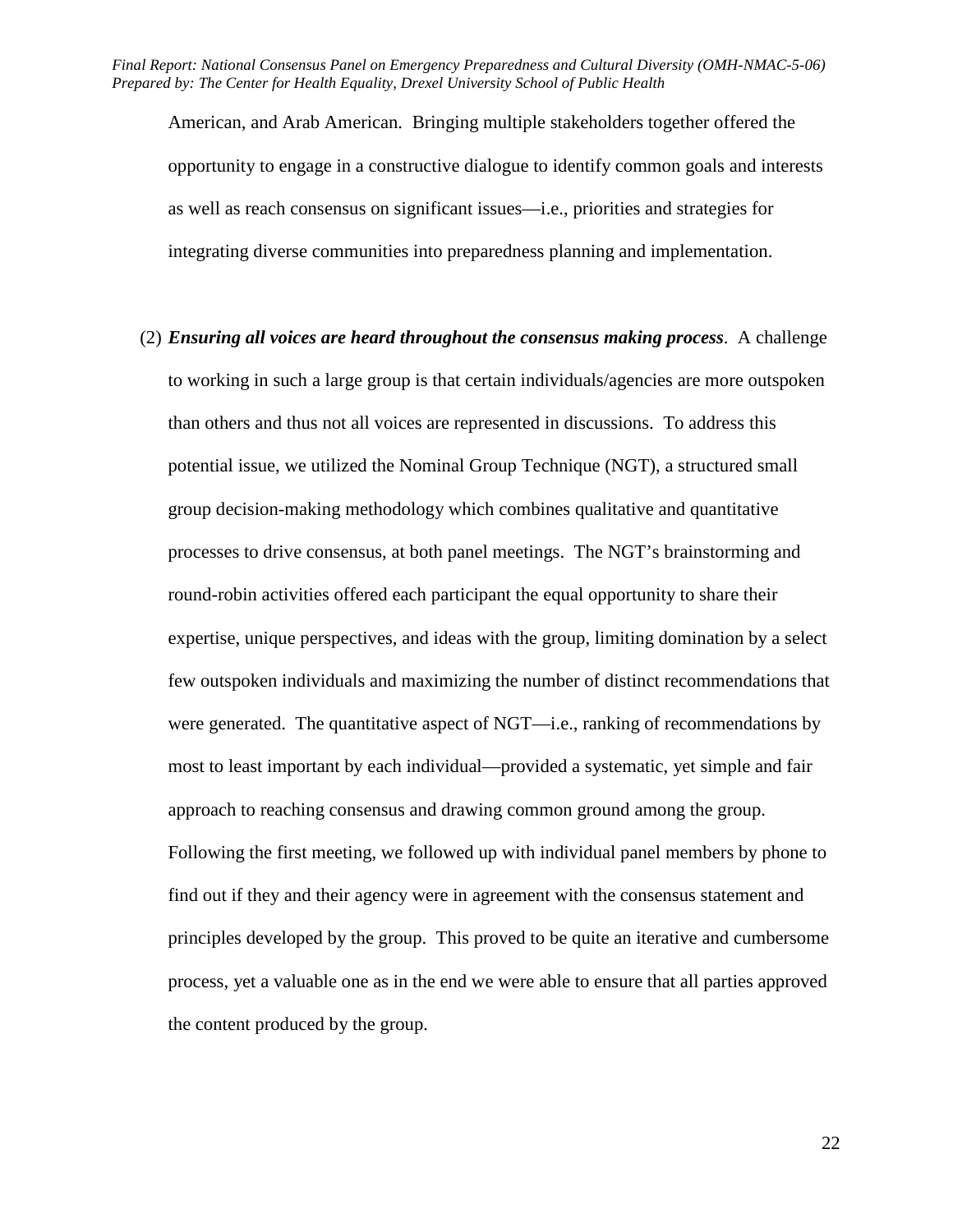(3) *Maintaining some flexibility in terms of timeline and participation.* Again, realizing the sheer size of the group, it was important for us to allow for flexibility in our timeline. While the First Panel Meeting was initially planned for the summer, we realized that many participants were not available until Fall. For this reason, we moved the first meeting to Fall, pushing most of our other project activities back by 3-4 months. This was important however for ensuring maximum participation and engagement in the first meeting (i.e., of the 34 organizations invited, 33 participated).

 unable to participate we would request another representative from the organization to At the same time, it should be recognized that you cannot expect everyone to participate at all times. There will be some meetings where representation will be low. For example, in follow-up group conference calls, not all original individuals were able to participate due to other priorities or being out in the field. When this was the case, we were sure to keep panel members informed and engaged by sending out detailed e-mails about the objectives of the call as well as meeting notes. Furthermore, for individuals participate to ensure continuity.